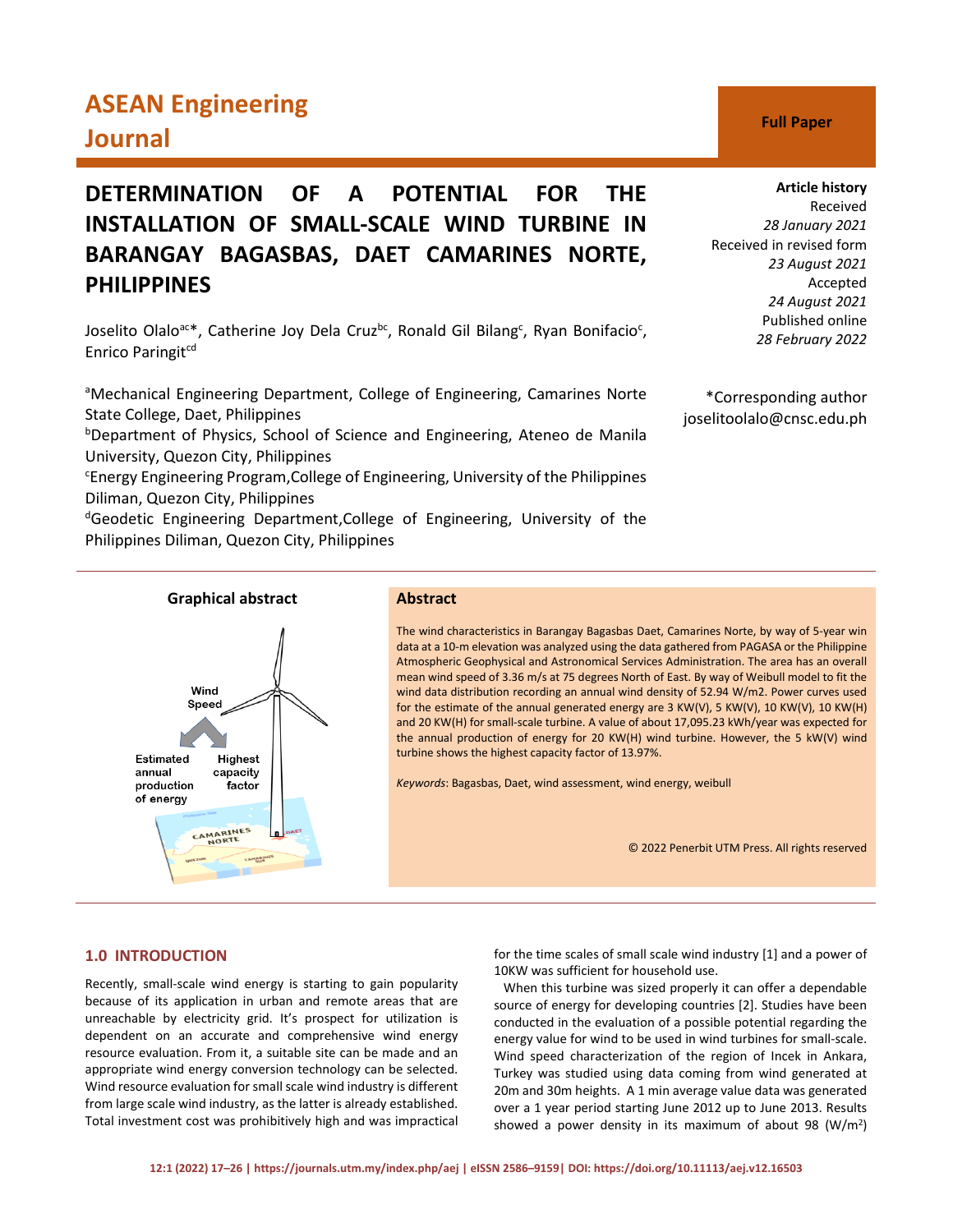encountered during the month of March. Small scale wind turbine performance was investigated and was found capable of providing an average household for a year in Turkey [3]. Chandel et al., [4] revealed the potential of wind energy in the western Himalayan region at 1 min, 10 min, per hr and with a per day interval. Furthermore, vertical wind profiles at different height hubs were also determined.

 Results showed that the speed of the wind ranged from 1 to 16m/s all throughout the year, making the location a potential for a wind energy system in a small-scale that can bring up to 4 KWp with minimum wind cut speeds from 1.5-2.5m/s. The statistical characteristic in Alicante province, Spain by measuring the wind speed was determined using a wind data for 9-year generated at 2m [5]. Result showed about 1.7 m/s overall wind speed with its maximum during the day in spring-summer season while a record at night during autumn-winter season to be its least. Wind frequency distribution showed a calm hrs to be high and observed a multimodal pattern. This was modelled using the sum of log normal, giving a good fit with an  $r^2 > 0.99$ . The potential use of small-scale turbines in the area is limited, hence hybrid systems were recommended.

 Farhan et al. [6] analyzed the potential of harvesting the energy of wind in one site in the south part region of Pakistan. At four different altitudes with wind power showing individual wind power densities and frequency distribution can be generated through calculation in a commercial wind turbine. Weibull parameters were calculated by way of 5 methods used numerically. Results showed that about 6.172 m/s of mean wind speed annually while the power density value was about 310 W/m2 at elevation of 80m showing high density of power during the months of April and in August. A projected electricity cost per KWh of about 0.0263 US\$/kWh making the site a possible location for the installation of small-scale systems.

 In the Philippines by 2030, a target increase of 200% in renewable energy capacity, with 2500 MW wind power production. Countrywide evaluation for the potential of wind energy was done but little to no research was conducted in the assessment of the country's potential for wind resource using a small-scale system. The Philippines wind range based on the Wind Energy Resource Atlas Report was from 6.4 to 10 m/s yielding an estimate of 300-1,250 W/m<sup>2</sup> [7]. It was noted that elevation, proximity and latitude to coastline was the prime consideration on the Philippines wind resource in which the north and northeast were seen to be the best while south and south west to be the worst. Tagum et al. [8] conducted continuous wind measurement and monitoring to establish wind patterns and determine in the northeast of Luzon in the Philippines the potential of enough wind energy. Results showed an annual average wind speed of 4.97m/s in Sta. Ana, Cagayan and 5.9 m/s and 5.2 m/s from east and southwest were calculated respectively.

 The main goal of this research study is by determining the possible potential of the location of Barangay Bagasbas Daet, Camarines Norte regarding wind energy but focusing on smallscale wind turbine applications.

### **2.0 METHODOLOGY**

### **Analysis of Meteorological Data**

### *Overview of Barangay Bagasbas, Daet, Camarines Norte and data source*

The Philippines, as shown in Figure 1(a), is an archipelago consisting of 7,641 islands and situated in the middle of the West Philippine Sea (formerly known as South China Sea) and the Pacific Ocean. The average temperature annually is 26.65 °C, making January the coldest while May the hottest month with approximate mean with respect to temperatures of 26.65 °C and 28.4 °C, respectively. With regards to the relative humidity, March has 71% and September has an 85% average month record, while the mean rainfall per year is observed from 965 mm to 4064mm. The country's climate was only (1) the rainy season, from May up to October; and (2) the dry season, starting from November up to April.



**Figure 1** (a) Map of the Philippines showing the Camarines Norte region, (b) Map of Camarines Norte showing the municipality of Daet, and (c) A photograph of the PAGASA weather station in Daet.

On the other hand, Daet is a first-class municipality and the capital of the province of Camarines Norte from the Bicol Region as can be seen in Figure 1(b). It has a coordinate of 14 08' 18'' (latitude) and 122 58' 46" (longitude). Daet has a total land area of 72,483 hectares with 0-8% slope and is generally considered as flat due to its location near the coastal area. Figure 1(c) shows the 25 Barangays of Daet with a population of 104,799 people as of 2015. Barangay Bagasbas in Daet was considered by the Department of Tourism as a surfing spot owing to its windy environment; hence the area of interest for the study. The main electricity source of the region is geothermal energy. However, the supply is unreliable and frequent black-outs occur in the area. Thus, the study for another possible source of electricity is needed.

 Wind data is taken 10 meters from the ground by the synoptic weather station of the Philippine Atmospheric Geophysical and Astronomical Services Administration (PAGASA) located at Barangay Bagasbas, Daet, Camarines Norte. Wind data recorded every 3 hours for a 5-year period from 2012 to 2016 was collected and statistically analyzed. Figure 2(a) shows a photograph of the PAGASA Daet Station and Figure 2(b) shows the meteorological mast present. Table 1 shows the nominal specifications of the equipment used such as the anemometer and the wind vane.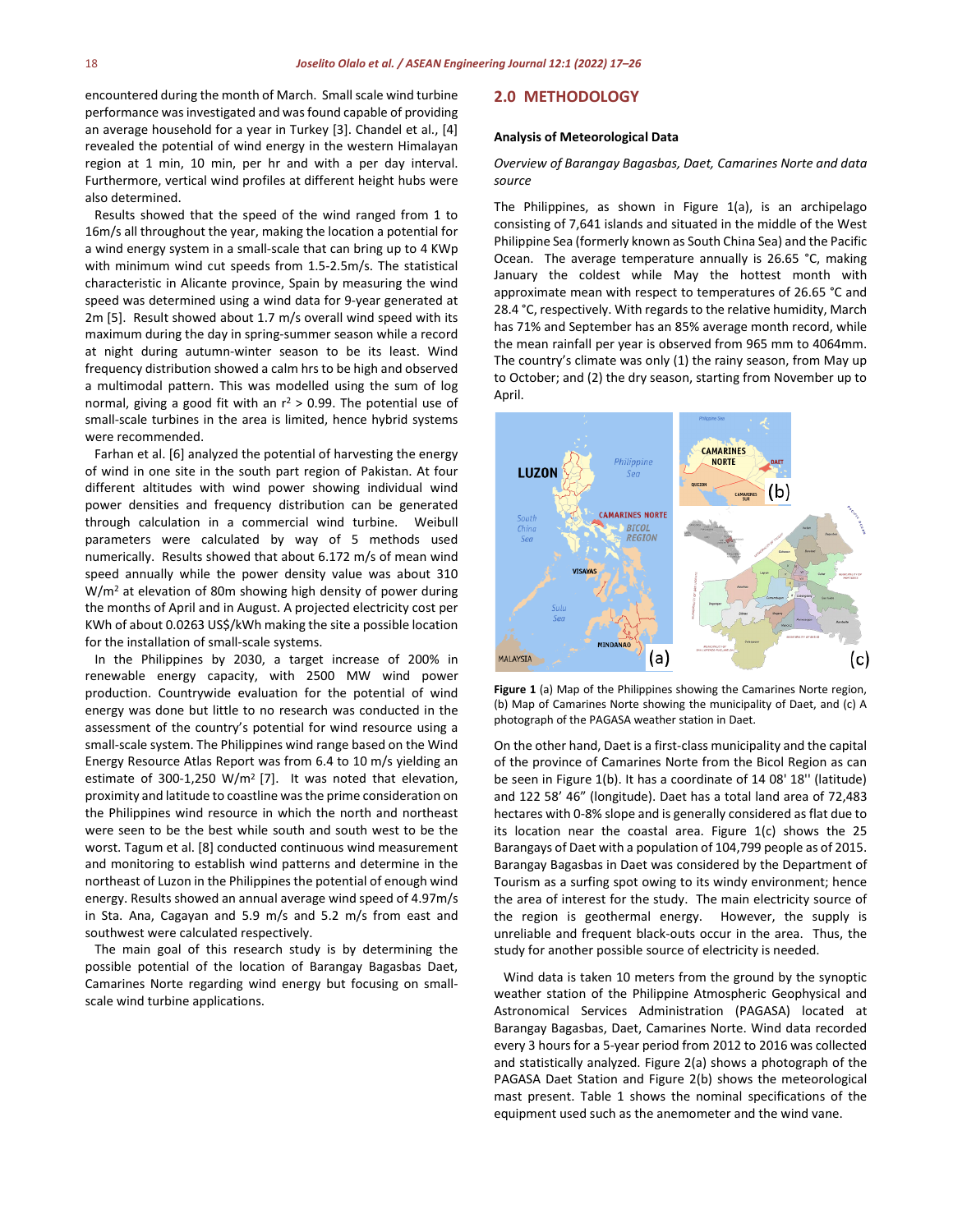

**Figure 2** The meteorological mast present in Daet, Camarines Norte PAGASA Weather Station

**Table 1** Nominal specifications of the equipment used in the study

| Equipment  | <b>Measuring</b><br>range | Accuracy                                                      | Installation<br>height (m) |
|------------|---------------------------|---------------------------------------------------------------|----------------------------|
| Anemometer | $0-70$ mps                | $±$ 0.5 mps below<br>10 <sub>m</sub> /s<br>$± 5%$ above 10mps | 10 <sub>m</sub>            |
| Wind Vane  | $360^\circ$<br>continuous | $± 5^\circ$                                                   | 10 <sub>m</sub>            |

*The pattern of wind speed and direction*

Results on monthly average wind speed at 10-m above the ground from the five-year data are shown in Figure 3. The highest monthly average wind speed occurred in January with 4.55 m/s, while the lowest occurred in May at 2.47 m/s. The yearly average value of the speed of the wind was 3.35 m/s. In the dry season (November-April), the speed of the wind was relatively higher than the wet season (May-October). Figure 4 displays the diurnal evolution of wind speed throughout the day separated by wet and dry seasons. The highest average wind speed occurred at 11 am with 4.71 m/s in the dry season while in the lowest occurred value was averaging at 5 am with 2.10 m/s wind speed during the wet season.



**Figure3** Monthly average wind speed of Daet for 2012-2016



**Figure 4** Diurnal evolution of wind speed throughout the day

One of the significant things that should be noticed is by determining the direction of the wind. Figure 5 shows the wind rose diagrams of the monthly average wind direction of Daet at 10m from the ground. WRPlot View Software was used for wind rose plotting. During mid-November to mid-February, the cool and dry northeast monsoon winds, also called Amihan, are dominant in the Philippines. From mid-June to mid-September, the warm and wet southeast monsoon, or Habagat, bring humid air, thick clouds and heavy rains. In the figure above, the wind is more stable from November to April which also gives the relatively higher wind speed values. The average wind direction during the wet season is 24° SW and 66° NE for the dry season.

#### *Parameters determined using Weibull*

Wind speed on-site data measurements are recorded between 1min, 10-min, and per hour steps by way of the probability distribution for wind speed characterization. The two statistical analyses were done by the use of Weibull and log-norm distribution [9] and gives a good fit. Furthermore, Islam et al. [10] discussed that by simplicity in calculating a wind resource, a

Weibull distribution function can be used. While Cabello et al., [5] do not recommend using Weibull distribution for high frequency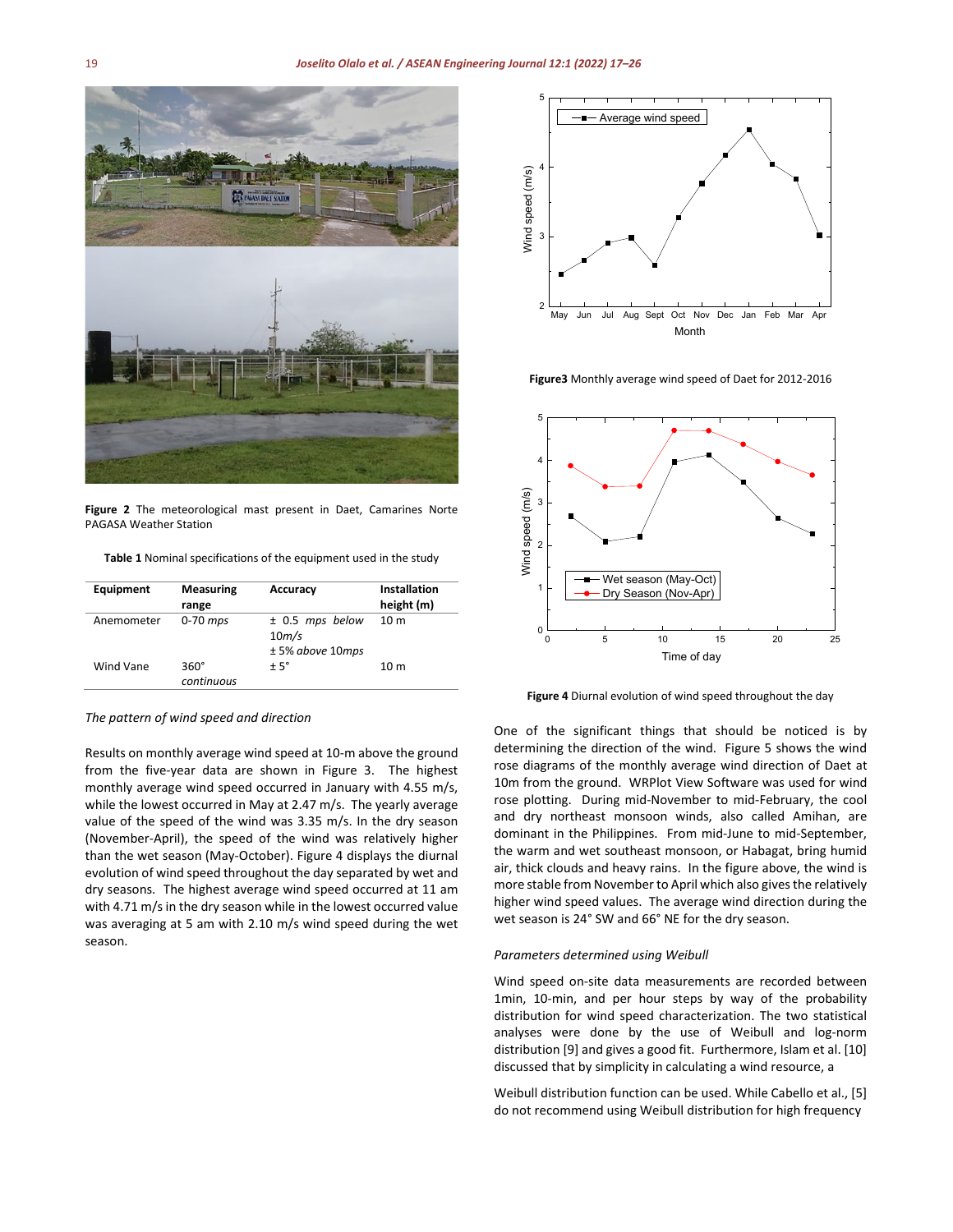

**Figure 5** Monthly wind rose diagrams for wind direction

or modality. Two parameter functions that can be worked for is the determination of a probable wind speed. A probability density function will be useful where an area for wind speed is under investigation, while the use of cumulative distribution function will assess an area for potential on the use of turbine [10].

The probability density together with the cumulative distribution function was solved in the following Equations (1) and (2), respectively [3], [6], [10], [11].

$$
f(v) = \left(\frac{k}{c}\right)\left(\frac{v}{c}\right)^{k-1} \exp\left[-\left(\frac{v}{c}\right)^k\right], (k > 0, v > 0, c > 0) \tag{1}
$$

$$
F(v) = 1 - e^{-\left(\frac{v}{c}\right)^k}
$$
 (2)

where *v* is the value of wind speed, k for shape parameter and c for shape parameter.

 Chang et al. [12], Farhan et al [6] and Islam et al.[10] reviewed the six kinds of numerical techniques and found out that the empirical method was inclined to large datasets and possessed better fitting results for the measurement and assessment data for wind energy potential. In this paper, the researchers used estimation was by way of empirical method by using the parameters of Weibull.

Empirical method involves the wind mean speed  $(\bar{v})$  and speed standard deviation data ( $\sigma$ ), defined as Equations (3) and (4), respectively [13];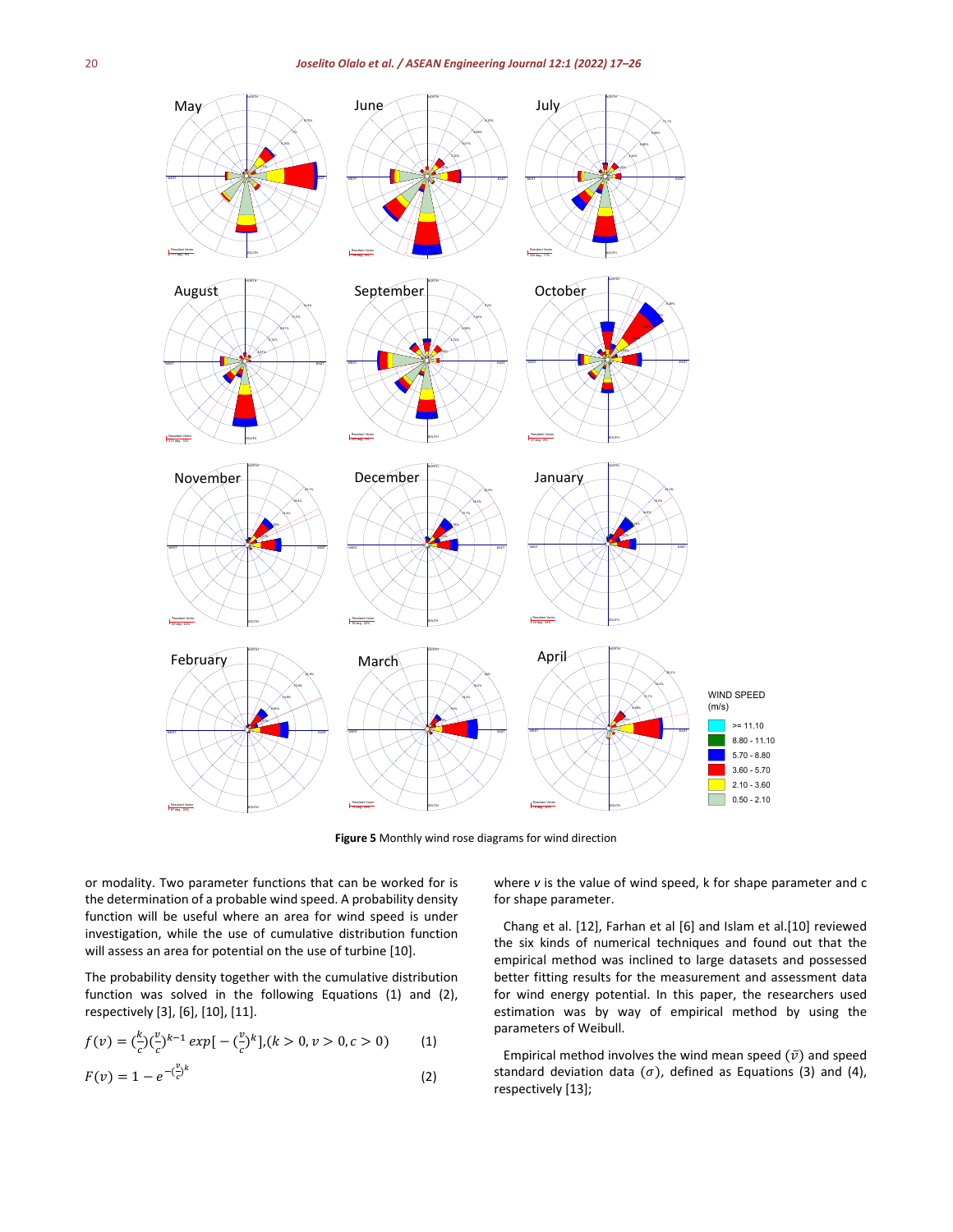$$
\begin{aligned}\n\bar{v} &= \frac{1}{n} \sum_{i=1}^{n} v_i \\
\sigma &= \left[ \frac{1}{n-1} \sum_{i=1}^{n} (v_i - \bar{v})^2 \right]\n\end{aligned} \tag{3}
$$

The shape *(k)* and scale *(c)* parameter can be investigated in the following equation [14]:

$$
k = \left(\frac{\sigma}{\hat{v}}\right)^{-1.086}, \quad (1 \le k \le 10)
$$
 (5)

$$
c = \frac{\dot{v}}{r\left(1 + \frac{1}{k}\right)}\tag{6}
$$

 $\Gamma(x)$  is the gamma function which is expressed as [15]:  $\int_{0}^{\infty} t^{x-1} e^{-t} dt$  (7)

*RMSE* was also calculated using the following equation:

$$
RMSE = \left[\frac{1}{N}\sum_{i=1}^{N} (f^*(v_1) - f(v_1)^2)\right]^{\frac{1}{2}}
$$
\n(8)

where *N* is observations number, *f\*(vi)* is observed frequency and *f(vi)* is calculated frequency from the function of the Weibull distribution.

 The average wind speed, calculated shape parameter *(k)* and also the scale parameters *(c)* as shown in the Table 2. The low value of *RMSE* shows that the empirical method can be a valuable method for the determination of the Weibull parameters is satisfactory for the region under the study. Figure 6 illustrates the wind speed values as observed in every monthly probability density function as well as the Weibull distribution.

**Table 2** Monthly Average Wind Speed and Weibull Parameters at 10 m Height

|                 |             | 10 <sub>m</sub> |           |             |
|-----------------|-------------|-----------------|-----------|-------------|
| Months          | Ave. wind   |                 |           |             |
| <b>Observed</b> | speed (m/s) | k               | $c$ (m/s) | <b>RMSE</b> |
| June            | 2.66        | 1.560           | 2.959     | 0.004       |
| July            | 2.94        | 1.535           | 3.252     | 0.004       |
| August          | 2.97        | 1.588           | 3.314     | 0.004       |
| September       | 2.59        | 1.473           | 2.864     | 0.004       |
| October         | 3.29        | 1.761           | 3.692     | 0.003       |
| November        | 3.74        | 2.197           | 4.227     | 0.002       |
| December        | 4.18        | 1.669           | 4.682     | 0.003       |
| January         | 4.55        | 2.019           | 5.133     | 0.003       |
| February        | 4.05        | 2.303           | 4.572     | 0.003       |
| March           | 3.77        | 2.323           | 4.259     | 0.003       |
| April           | 3.03        | 2.082           | 3.422     | 0.004       |
| May             | 2.47        | 1.783           | 2.775     | 0.004       |

### **Extrapolating the Wind Speed Vertically**

The value of the wind speed was directly proportional to the vertical height, hence an adjustment in the wind speed was recorded according to its vertical height. Justus and Mikhail [16] discussed the importance of having thorough project height variations in its probability distribution. Extrapolation of the gathered wind data to the given hub height by way of 1/7<sup>th</sup> of the wind power law or can also use the wind shear factor or coefficient (α). Rehman and Al-Abbadi [17] noted that the energy production, as well as the plant capacity factor, was in accordance with the wind shear coefficients. Inaccurate calculation of the wind shear

factor may either lead to underestimation or overestimation of wind speed, hence the underestimation or overestimation of wind energy. Various solutions for vertical wind profile are currently being used, either as based on experience or mathematical models like power law, logarithmic law, and numerical models. In this study, the power law is utilized and is described in Equation (9) [18],

$$
\frac{v_1}{v_2} = {h_1 \choose h_2}^{\alpha} \tag{9}
$$

where  $v_1$  (m/s) to be rated value of wind speed at position heights  $h_1$  (m),  $v_2$  (m/s) to be the rated value of wind speed at height  $h_2$  $(m)$ , and  $\alpha$  indicates the power law exponent or exponent of wind shear from the following equation:

$$
\alpha = (0.37 - 0.0881 \ln V_2)/(1 - 0.0881 \ln (h_2/10)) \tag{10}
$$

 Table 3 indicates the per month average wind speeds in the observed data at 10m and for the extrapolated wind speed values at 20m and 30m. There is an increase of up to 30% wind speed from 10m to 30m. The value for seasonal average wind speed for 10m, 20m and 30m is shown in Table 4. The corresponding Weibull parameters and their *RMSE* values for monthly and seasonal wind speeds were shown in Table 5 and Table 6, respectively.

**Table 3** Monthly Average Wind Speeds for the Observed Data at 10m and Extrapolated Data at 20m and 30m Height

|                       |      | Average wind speed |      |
|-----------------------|------|--------------------|------|
|                       |      | (m/s)              |      |
| <b>Month Observed</b> | 10m  | 20m                | 30m  |
| June                  | 2.66 | 3.17               | 3.48 |
| July                  | 2.90 | 3.43               | 3.75 |
| August                | 3.00 | 3.55               | 3.88 |
| September             | 2.60 | 3.08               | 3.38 |
| October               | 3.24 | 3.81               | 4.16 |
| November              | 3.76 | 4.41               | 4.80 |
| December              | 4.15 | 4.83               | 5.23 |
| January               | 4.53 | 5.25               | 5.68 |
| February              | 4.08 | 4.76               | 5.16 |
| March                 | 3.80 | 4.44               | 4.83 |
| April                 | 3.05 | 3.61               | 3.95 |
| May                   | 2.47 | 2.95               | 3.24 |
|                       |      |                    |      |

**Table 4** Seasonal Average Wind Speed for 10m, 20m and 30m

|        |      | Average wind speed (m/s) |      |
|--------|------|--------------------------|------|
| Season | 10m  | 20m                      | 30m  |
| Wet    | 2.81 | 3.33                     | 3.65 |
| Dry    | 3.90 | 4.55                     | 4.94 |

#### **Wind Energy Assessment in Daet**

### *Wind power density*

It is an energy in an area per unit time and is considered as a representation of wind energy potential of a certain region [20]. Wind power density was defined in Equation (11),

$$
P(v) = \frac{1}{2}\rho v^3 A \tag{11}
$$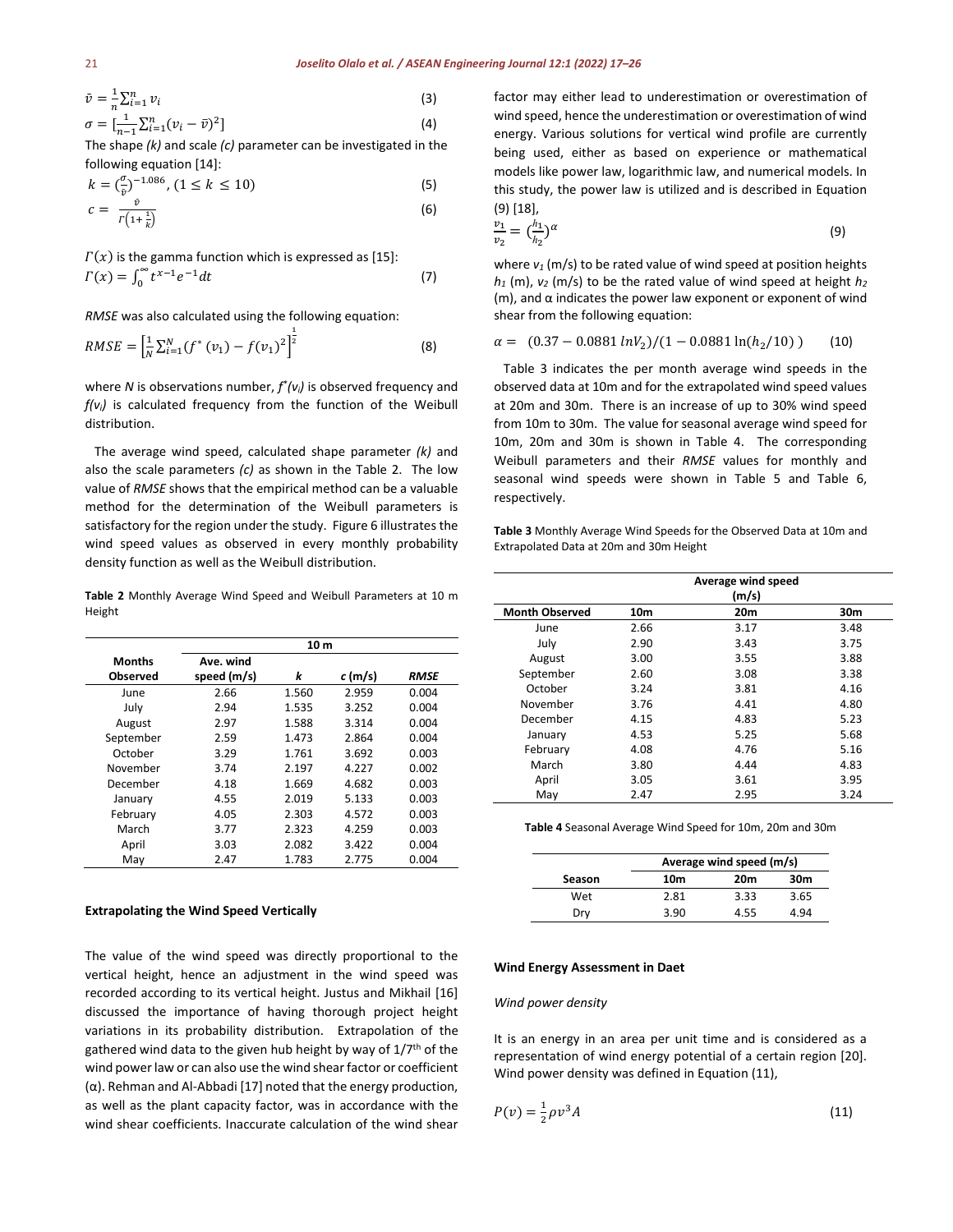where *ρ* the standard density of air at sea level (t=15°C) and 1 atm

speed ( $v_{max,E}$ ) [4]. Their respective values through Weibull



**Figure 6** Monthly probability density function

pressure and  $\bar{v}$  for the observed wind speed mean in (m/s).

parameters as described in Equations (12) and (13) [19],

The important value in estimating the wind energy are the most probable speed of wind *(vmp)* and maximum energy wind carrying

**Table 5** Weibull Parameters for Monthly Wind Speed Values

|           |       | 10 <sub>m</sub> |             |       | 20 <sub>m</sub>          |             |       | 30 <sub>m</sub> |             |
|-----------|-------|-----------------|-------------|-------|--------------------------|-------------|-------|-----------------|-------------|
| Month     |       |                 | <b>RMSE</b> | N     | $\overline{\phantom{0}}$ | <b>RMSE</b> |       |                 | <b>RMSE</b> |
| Mav       | 1.783 | 2.775           | 0.004       | 1.873 | 3.323                    | 0.007       | 1.925 | 3.659           | 0.007       |
| June      | 1.560 | 2.959           | 0.004       | 1.650 | 3.533                    | 0.007       | 1.701 | 3.883           | 0.008       |
| July      | 1.535 | 3.252           | 0.004       | 1.638 | 3.872                    | 0.006       | 1.697 | 4.249           | 0.007       |
| August    | 1.588 | 3.314           | 0.004       | 1.689 | 3.935                    | 0.006       | 1.745 | 4.312           | 0.007       |
| September | 1.473 | 2.864           | 0.004       | 1.554 | 3.424                    | 0.007       | 1.601 | 3.766           | 0.007       |
| October   | 1.761 | 3.692           | 0.003       | 1.856 | 4.353                    | 0.005       | 1.910 | 4.753           | 0.006       |
| November  | 2.197 | 4.227           | 0.002       | 2.325 | 4.950                    | 0.004       | 2.398 | 5.385           | 0.006       |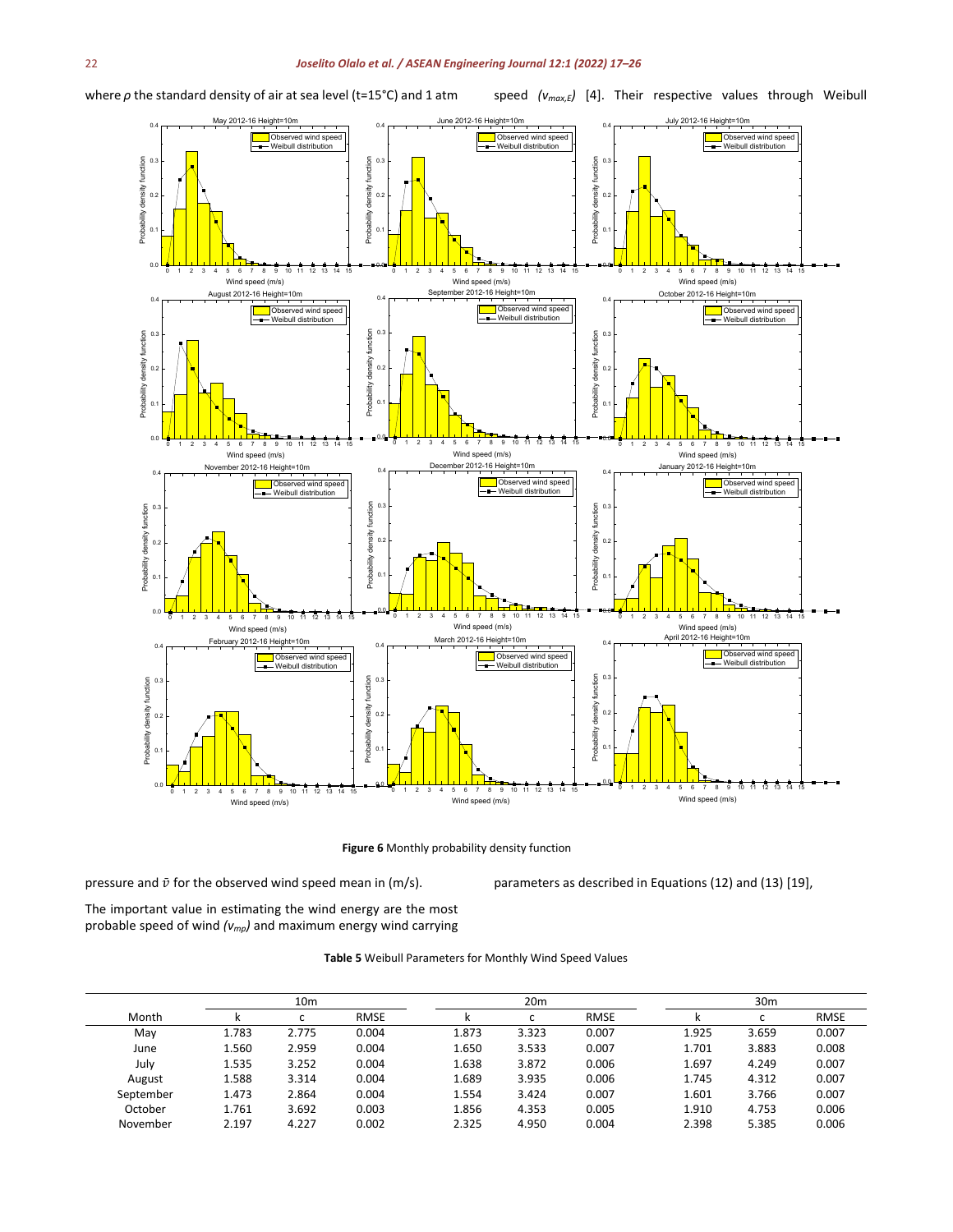# 23 *Joselito Olalo et al. / ASEAN Engineering Journal 12:1 (2022) 17–26*

| December | 1.669 | 4.682 | 0.003 | 1.807 | 5.466 | 0.005 | 1.885 | 5.933 | 0.006 |
|----------|-------|-------|-------|-------|-------|-------|-------|-------|-------|
| January  | 2.019 | 5.133 | 0.003 | 2.148 | 5.948 | 0.004 | 2.221 | 6.433 | 0.006 |
| February | 2.303 | 4.572 | 0.003 | 2.413 | 5.325 | 0.005 | 2.475 | 5.776 | 0.007 |
| March    | 2.323 | 4.259 | 0.003 | 2.431 | 4.981 | 0.004 | 2.492 | 5.415 | 0.007 |
| April    | 2.082 | 3.422 | 0.004 | 2.170 | 4.048 | 0.006 | 2.220 | 4.427 | 0.007 |

**Table 6** Weibull Parameters for Seasonal Wind Speed Values

|        |       | 10 <sub>m</sub> |             |       | 20m   |             |       | 30m   |             |
|--------|-------|-----------------|-------------|-------|-------|-------------|-------|-------|-------------|
| Season |       |                 | <b>RMSE</b> |       |       | <b>RMSE</b> |       |       | <b>RMSE</b> |
| Wet    | 1.579 | 3.142           | 0.002       | 1.673 | 3.740 | 0.003       | 1.726 | 4.104 | 0.007       |
| Drv    | 1.939 | 4.387           | 0.001       | 2.066 | 5.127 | 0.002       | 2.137 | 5.571 | 0.006       |

# Table 7 Wind Speed Values for 12 months Showing v<sub>mp</sub> and v<sub>max</sub>

|                       |                | 10 <sub>m</sub>   |               | 20 <sub>m</sub>   |                | 30 <sub>m</sub>   |
|-----------------------|----------------|-------------------|---------------|-------------------|----------------|-------------------|
| <b>Month Observed</b> | $v_{mp}$ (m/s) | $v_{max,E}$ (m/s) | $v_{mp}(m/s)$ | $v_{max,E}$ (m/s) | $v_{mp}$ (m/s) | $V_{max,E}$ (m/s) |
| June                  | 1.535          | 5.021             | 2.009         | 5.716             | 2.307          | 6.132             |
| July                  | 1.636          | 5.601             | 2.177         | 6.304             | 2.516          | 6.723             |
| August                | 1.772          | 5.538             | 2.313         | 6.251             | 2.648          | 6.678             |
| September             | 1.325          | 5.126             | 1.763         | 5.830             | 2.041          | 6.249             |
| October               | 2.292          | 5.681             | 2.868         | 6.456             | 3.224          | 6.915             |
| November              | 3.206          | 5.675             | 3.886         | 6.464             | 4.300          | 6.934             |
| December              | 2.707          | 7.507             | 3.499         | 8.256             | 3.972          | 8.708             |
| January               | 3.659          | 7.219             | 4.442         | 8.080             | 4.914          | 8.588             |
| February              | 3.570          | 5.997             | 4.265         | 6.839             | 4.686          | 7.338             |
| March                 | 3.342          | 5.564             | 4.005         | 6.376             | 4.408          | 6.858             |
| April                 | 2.499          | 4.728             | 3.045         | 5.469             | 3.381          | 5.913             |
| May                   | 1.749          | 4.231             | 2.211         | 4.897             | 2.501          | 5.297             |

# Table 8 Wind Speed Values for 2 Seasons Showing v<sub>mp</sub> and v<sub>max</sub>

|        |                | 10m               | 20 <sub>m</sub> |                   | 30 <sub>m</sub>    |                   |
|--------|----------------|-------------------|-----------------|-------------------|--------------------|-------------------|
| Season | $v_{mp}$ (m/s) | $v_{max,E}$ (m/s) | $v_{mp}$ (m/s)  | $v_{max,E}$ (m/s) | $v_{\mu\nu}$ (m/s) | $v_{max,E}$ (m/s) |
| Wet    | 1.664          | 5.275             | 2.170           | 5.985             | 2.486              | 6.409             |
| Drv    | 3.018          | 6.324             | 3.722           | 1.116             | 4.147              | 7.588             |

## **Table 9** Values for Wind Power and Energy Density in 12 Months

|                       |                      | 10 <sub>m</sub>           |            | 20 <sub>m</sub>           |                      | 30 <sub>m</sub>           |
|-----------------------|----------------------|---------------------------|------------|---------------------------|----------------------|---------------------------|
| <b>Month Observed</b> | P(W/m <sup>2</sup> ) | $E$ (kWh/m <sup>2</sup> ) | $P(W/m^2)$ | $E$ (kWh/m <sup>2</sup> ) | P(W/m <sup>2</sup> ) | $E$ (kWh/m <sup>2</sup> ) |
| June                  | 29.594               | 21.308                    | 45.984     | 33.108                    | 58.317               | 41.988                    |
| July                  | 40.431               | 30.080                    | 61.254     | 45.573                    | 76.686               | 57.054                    |
| August                | 40.358               | 30.026                    | 61.361     | 45.653                    | 76.989               | 57.280                    |
| September             | 29.760               | 21.427                    | 46.146     | 33.225                    | 58.436               | 42.074                    |
| October               | 47.764               | 35.536                    | 73.142     | 54.418                    | 91.964               | 68.421                    |
| November              | 56.195               | 40.460                    | 86.162     | 62.037                    | 108.397              | 78.046                    |
| December              | 105.19               | 78.259                    | 149.750    | 111.414                   | 181.743              | 135.217                   |
| January               | 109.07               | 81.145                    | 159.742    | 118.848                   | 196.207              | 145.978                   |
| February              | 68.378               | 45.950                    | 104.379    | 70.143                    | 130.937              | 87.990                    |
| March                 | 54.911               | 40.854                    | 84.967     | 63.215                    | 107.350              | 79.868                    |
| April                 | 31.321               | 22.551                    | 49.884     | 35.917                    | 64.003               | 46.082                    |
| May                   | 19.931               | 14.829                    | 32.166     | 23.932                    | 41.585               | 30.939                    |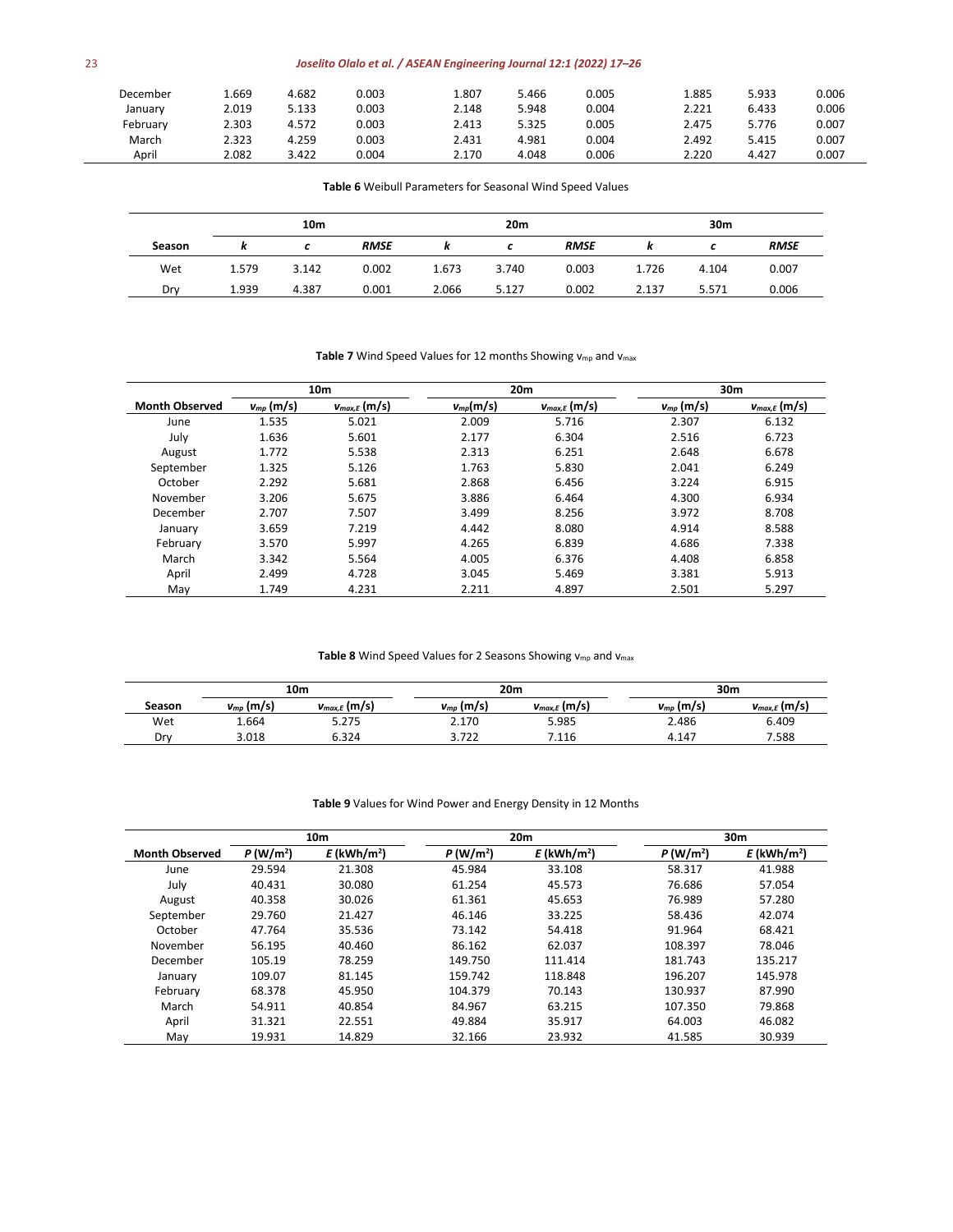**Table 10** Values for Wind Power and Energy Density for Two Seasons

|        |                     | 10m                     |                         | 20 <sub>m</sub>           |                         | 30m        |
|--------|---------------------|-------------------------|-------------------------|---------------------------|-------------------------|------------|
| Season | (W/m <sup>2</sup> ) | E (kWh/m <sup>2</sup> ) | $P$ (W/m <sup>2</sup> ) | $E$ (kWh/m <sup>2</sup> ) | $P$ (W/m <sup>2</sup> ) | E (kWh/m²) |
| Wet    | 34.699              | 153.232                 | 53.430                  | 235.946                   | 67.437                  | 297.801    |
| Drv    | 71.118              | 308.939                 | 106.170                 | 461.202                   | 131.848                 | 572.749    |

$$
V_{mp} = c \left(1 - \frac{1}{k}\right)^{\frac{1}{k}}
$$
(12)  

$$
v_{max,E} = c \left(1 - \frac{2}{k}\right)^{\frac{1}{k}}
$$
(13)

The wind speed and the maximum energy values for each month and season were done in Tables 7 and 8, respectively. According to the calculated values, the maximum wind speed probable occurred in January and in dry season, while the minimum wind speed probable occurred in September and in wet season. Wind power density will be determined using the method of distribution in Weibull probability described in Equation (14) [20].

$$
\overline{P} = \int_0^\infty \frac{1}{2} \rho v^3 f(v) dv = \frac{1}{2} \rho c^3 \Gamma(1 + \frac{3}{k})
$$
\n(14)

K

 The important wind energy density *(E)* can be solved in multiplying the value of wind power density by the desired time *(T)* in hours as given by Equation (15).

$$
E = \frac{1}{2}\rho c^3 \Gamma \left(1 + \frac{3}{k}\right) T \tag{15}
$$

 The wind power density and the energy values that were calculated at 10m, 20m, and 30m heights are shown in Table 9 and Table 10. Values of power density were highest in dry season while January to be for all the heights. The generated potential wind energy in the site was classified based on the average power density amount shown in Table 11. The maximum wind power density value for Daet is 109.1 W/m<sup>2</sup> in January at 10m and 196.2  $W/m^2$  at 30m. While the calculated yearly wind average power density is 52.7  $W/m^2$ . Thus, the region can be classified as in the range of power class 1, which shows low potential for wind energy. This can be further utilized in smallscale wind turbines.

**Table 11** Wind Power Classification [22]

| Power class   | Power density at 10m<br>(W/m <sup>2</sup> ) | Power density at 30m<br>(W/m <sup>2</sup> ) |
|---------------|---------------------------------------------|---------------------------------------------|
| 1 (poor)      | $\leq 100$                                  | $\leq 160$                                  |
| 2 (marginal)  | $\leq 150$                                  | $\leq 240$                                  |
| 3 (moderate)  | $\leq 200$                                  | $\leq$ 320                                  |
| $4$ (good)    | $\leq 250$                                  | $\leq 400$                                  |
| 5 (excellent) | $\leq 300$                                  | $\leq 480$                                  |
| 6 (excellent) | $\leq 400$                                  | $\leq 640$                                  |
| 7 (excellent) | $\leq 1000$                                 | $\leq 1600$                                 |

**Table 12** Small-scale Wind Turbines Selected with its Characteristics

|                     | v    |       | ٧     | н     | н     |
|---------------------|------|-------|-------|-------|-------|
| <b>AEOLOS</b>       | 3kW  | V 5kW | 10kW  | 10kW  | 20kW  |
| Rated capacity (W)  | 3000 | 5000  | 10000 | 10000 | 20000 |
| Rotor diameter (m)  | 3.2  | 4     | 5     | 6.4   | 8     |
| Hub height (m)      | 9    | 12    | 12    | 18    | 18    |
| Cut in speed (m/s)  | 3    | 2.5   | 2.5   | 3     | 3     |
| Rated speed (m/s)   | 14   | 12    | 12    | 10    | 10    |
| Cut out speed (m/s) | 18   | 13    | 14    | 10    | 10    |
| Swept area $(m2)$   | 8.04 | 12.57 | 19.63 | 32.17 | 50.27 |

#### *Small Wind Turbine Production And Cost Analysis*

Due to the low wind energy potential in Bagasbas Daet, smallscale wind turbines were investigated. Five variations and characteristics of the AEOLOS three bladed horizontal axis wind turbines were selected as shown in Table 12. The given five turbines were chosen based on the value of their very low cut-in and rated speed, for the achievement of a more energy. The power curves for the five turbines were shown in Figure 7.



**Figure 7** Power Curves for the Selected Wind Turbines

 The turbine hub heights were assessed according to the manufacturer's specifications. Since the hub heights are different from the initial extrapolated values which is 20m and 30m, another extrapolation was done for 12m and 18m heights.

 The annual occurrence time and the annual energy production can be calculated using Equations (16) and (17), respectively, as shown below:

$$
Occurrence time in (h) = f(V) \times 8760 h \tag{16}
$$

$$
Pw = \sum (P(V)x f(V)x 8760) \tag{17}
$$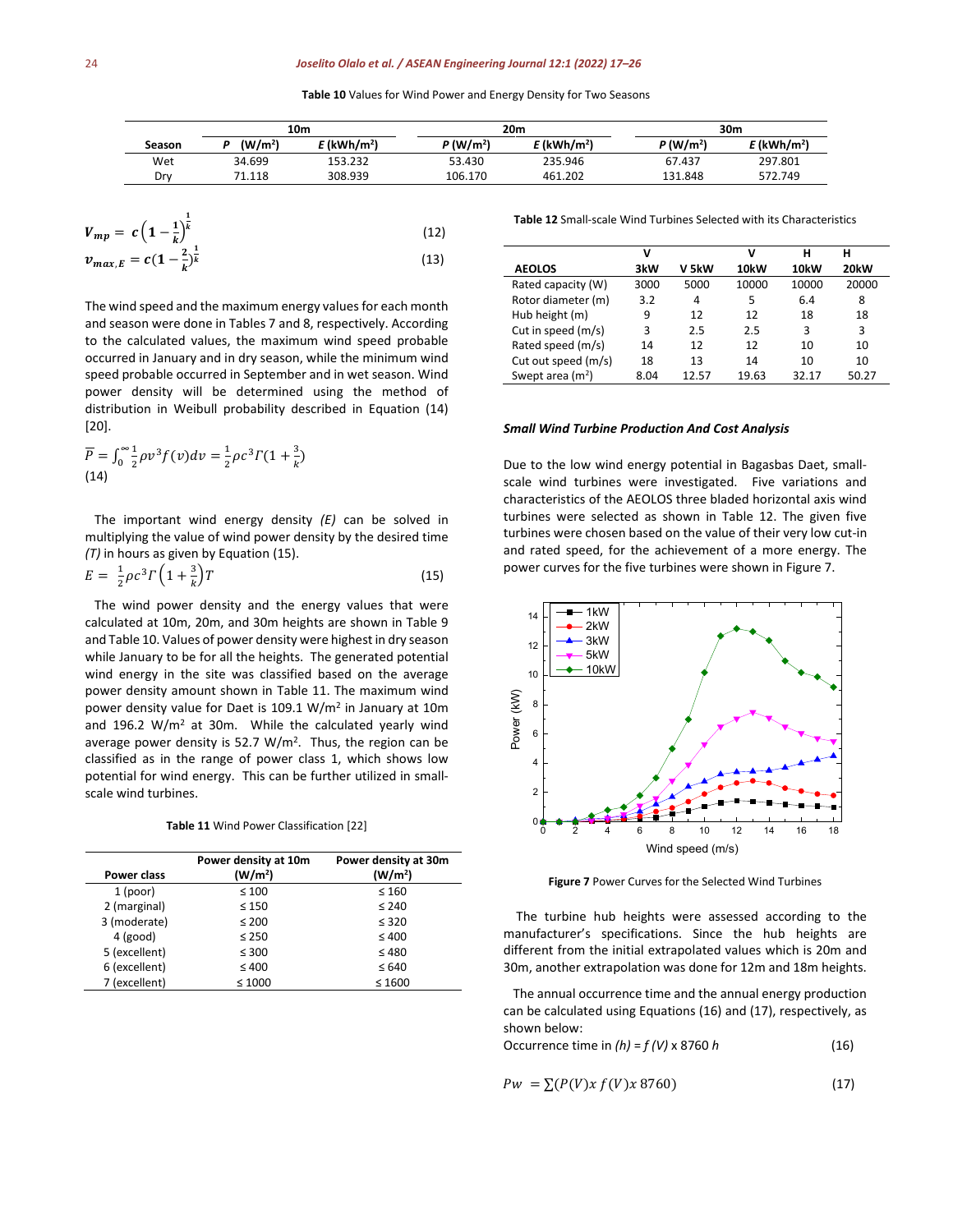where  $P_w$  - annual energy production (kWh)

 *P(V)* - electric power output in (kW) of the wind speed *V*, and

*f(V)* - occurrence rate of the wind speed *V.*

The wind turbine capacity factor  $(C_f)$  is the ratio of its actual output per unit of time. When the annual capacity factor of a turbine is 17% or over, it is considered to be desirable. Wind energy cost can be assessed, through such methods that will liken the adaptability of the system in certain location for installation. These factors can be categorized if the system is viable through the manner how much its maintenance, operation, and investment cost [22].

 In determining the energy cost of the turbine produced in KWh, the present value of cost *(PVC)* was determined. The present value of cost was also determined by way of the following assumptions: [22, 23, 24]

- The cost calculated was established in method used in determining its present value
- A lifespan of 20 years for the machine
- Inflation rate *(i)* is 3.2%, while for the interest rate *(r)* is 3%. [25]
- Operational, maintenance and the repair cost *(COMR)* are assumed 25% of the yearly cost of the machine (machine price/lifespan).
- A 10% salvage value was taken into account for the investment in civil and machine works
- Investment cost *I* that comprise the turbine price in addition of 20% civil works plus the connections cables for the grid and other cost of setup.
- Using above assumptions, the equation for the cost of present value *PVC* is:

$$
PVC = I + Comr \left(\frac{1+i}{r-1}\right) \left(1 - \frac{1+i}{1+r}\right)^n - S \left(\frac{1+i}{1+r}\right)^n \tag{18}
$$

Where:

 *I* for the investment cost *COMR* for the operational, maintenance and repair cost  *i* for the inflation rate, *r* for the interest rate, *n* for the lifetime of the machine (in years) and *S* for the salvage value.

 The unit cost of energy *(CPU)* can be calculated by dividing the Present Value Cost *(PVC)* to the total generated energy to the entire lifespan of the wind turbine [26].

**Table 13** Turbine Cost, Present Value of Cost, Annual Energy Production, Capacity factor and Cost analysis (CPU) for the Chosen Wind Turbines

| <b>Turbine</b><br>Size | Hub<br>height<br>(m) | <b>Turbine</b><br>Cost<br>(USD) | <b>PVC</b><br>(USD) | AEP<br>(kWh) | $\mathsf{C}_\mathsf{f}$<br>(%) | <b>CPU</b><br>(c\$/kWh) |
|------------------------|----------------------|---------------------------------|---------------------|--------------|--------------------------------|-------------------------|
| 3kW(V)                 | 9                    | 1672                            | 1822                | 3494.58      | 13.3                           | 0.52                    |
| 5kW (V)                | 12                   | 3300                            | 3576                | 6118.11      | 13.97                          | 0.58                    |
| 10kW (V)               | 12                   | 6515                            | 7041                | 6985.96      | 7.97                           | 1.0                     |
| 10kW (H)               | 18                   | 10700                           | 11551               | 10014.71     | 11.43                          | 1.15                    |
| 20kW (H)               | 18                   | 27420                           | 29569               | 17095.23     | 9.76                           | 1.73                    |

Using cost analysis in Table 13, the minimum cost of energy obtained was 0.52 c\$/kWh for GWE-V 3kW and the maximum cost of energy was 1.73 c\$/kWh for AEOLOS-H 20kW. However, taking the account of capacity factor, the AEOLOS-V 5kW is better at 13.97% with CPU of 0.58 c\$/kWh.

# **4.0 CONCLUSION**

In this research paper, a 5-year wind speed data recorded in a 3 hour interval at Bagasbas Daet, Camarines Norte has been statistically analyzed using the Weibull probability distribution function. Its significant study results are reviewed below:

- 1. The highest monthly average wind speed occurs during January at 4.55 m/s, and the lowest occurred during May at 2.47 m/s. The annual average wind speed is 3.35m/s.
- 2. Higher wind speed average was noted at 4.71 m/s in the dry season from November to April while the lowest average at 2.10 m/s during the wet season which is from May to October, was recorded. Moreover, results using WRPlot View software for wind rose plotting showed that the months from November to April presents a more stable wind direction compared to the other months which are affected by Amihan or Habagat. The stable wind direction condition presents a relationship with having higher wind speeds as presented above.
- 3. A vertical extrapolation to 20 m and 30 m is solved using power law and the coefficient  $α$  provided from literature. An increase of 30% was observed as height increased from 10 m to 30 m.
- 4. Maximum power density value for Bagasbas Daet is 109.1  $W/m<sup>2</sup>$  and 196.2  $W/m<sup>2</sup>$ , at heights 10 m and 30 m respectively. Yearly average wind power density was 52.7  $W/m<sup>2</sup>$ , hence the region is considered to have a low wind energy potential.
- 5. Five variations of the AEOLOS three bladed horizontal axis wind turbines (3kW, 5kW, 10kW, 10kW and 20kW) were considered. The turbine with the highest annual energy potential was from the 20 kW wind turbine.
- 6. Among the five wind turbines, the most efficient in terms of *Cf* is the 5kW AEOLOS-V wind turbine.

The authors recommend the Barangay Bagasbas area to provide other means of developing a sustainable electricity source other than wind, like converting their wastes as an alternative fuel source [27, 28] or by doing some energy audit to lessen electricity consumption [29].

# **Acknowledgement**

The authors would like to thank Philippine Atmospheric Geophysical and Astronomical Services Administration (PAGASA) with head office in Quezon City, Philippines for the data used in this study.